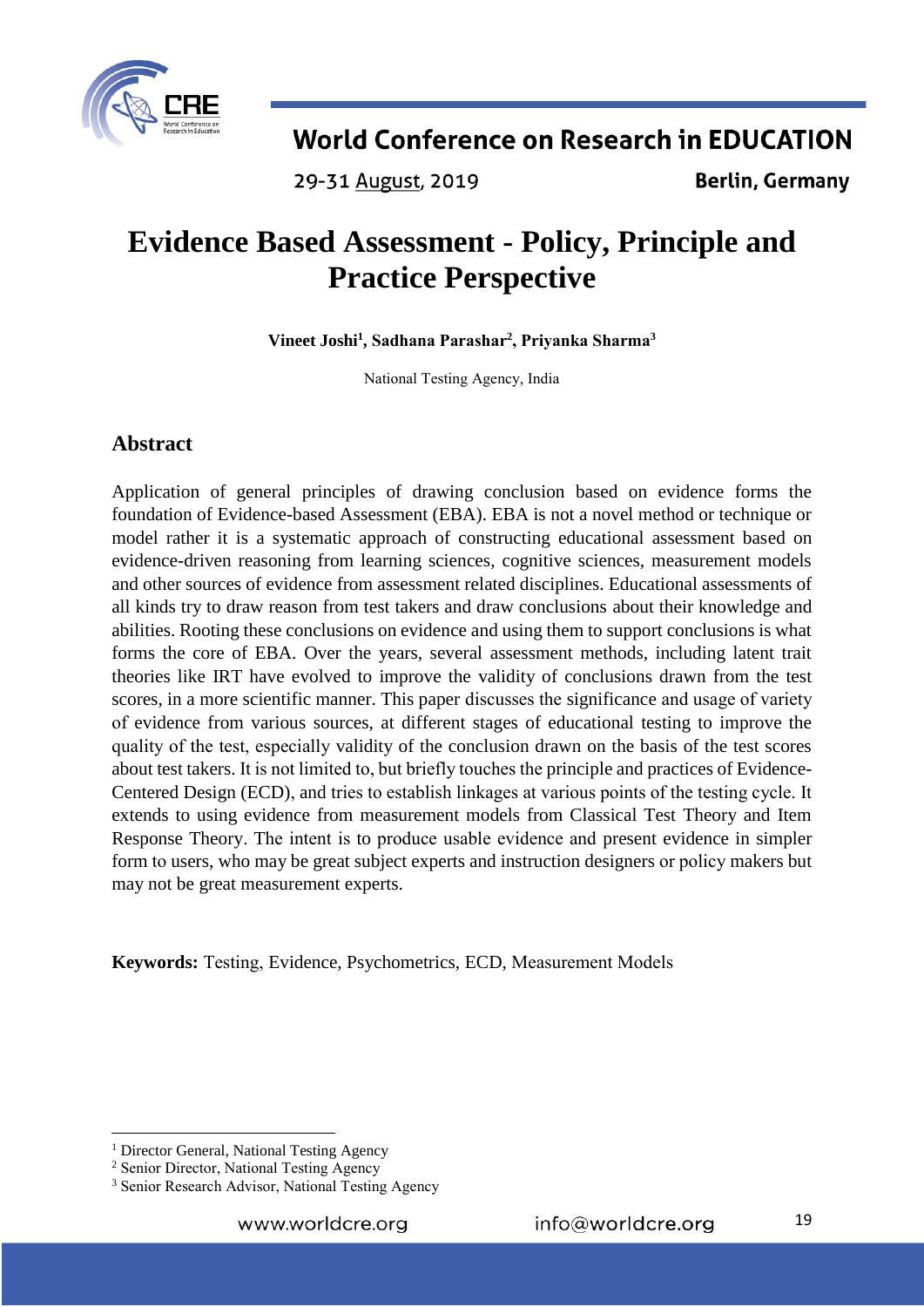

29-31 August, 2019

**Berlin, Germany** 

### **Background**

Evidence-based Assessment (EBA) is a systematic approach of constructing educational assessment based on evidence driven reasoning from learning sciences, cognitive sciences, measurement models and other importance of evidence in assessment interlinked disciplines. Educational assessments of all kinds try to draw reason from test takers and draw conclusions about their knowledge and abilities. Rooting these conclusions on evidence and using them to support conclusions is what forms the core of EBA. Over the years, several assessment methods, including latent trait theories like IRT have evolved to improve the validity of conclusions drawn from the test scores, in a more scientific manner.

One may argue – "why do you need evidence?". On several occasions, subject matter experts and other professionals get baffled by focus on evidence and debate that they have a vast experience in the field and can claim to judge abilities based on their experience. There is no denial of significance of experience and expertise. However, one needs to analyse that entire assessment practice revolves around the Dogma that some important decision is being made about someone's abilities invisible) based on their performance on a gamut of items or tasks. The central problem of test theory is the relation between the ability of the individual and his [or her] observed score on the test (Gulliksen, 1961). Much of the progress in test theory has been made by treating the study of the relationship between responses to a set of test items and a hypothesized trait (or traits) of an individual as a problem of statistical inference (Lewis, 1986).

If we look from another point, an assessment is a tool intended to illicit some intended response from students as an indicator of their behavior, in order to gather some data that can be used to draw reasonable inferences about what students know and sometimes what they don't know. This process of data or evidence collection is targeted to support the types of inferences one wants to draw, and this reasoning from evidence forms underlying principle of evidence centred assessment designs and practices. This chain of reasoning about student learning characterizes all assessments, from classroom quizzes and standardized achievement tests, to computerized tutoring programs, to the conversation a student has with her teacher as they work through an experiment (Mislevy, 1994, 1996).

One more point that we would like to make here that evidence is not only about data, because data does not provide its own meaning; it becomes evidence only if it is correlated and interpreted in a given context. Same is true for educational testing. One needs to be very careful about – "evidence of what", "which type of evidence", "how to gather evidence". Testing theories and science of measurement offer various methods for utilizing available evidence to make conclusions about the competencies of learners. Probabilistic models are one such example. It is the chain of reasoning that determines the kind of evidence required, the method and time to collect the evidence, and justification about the need of specific evidence to make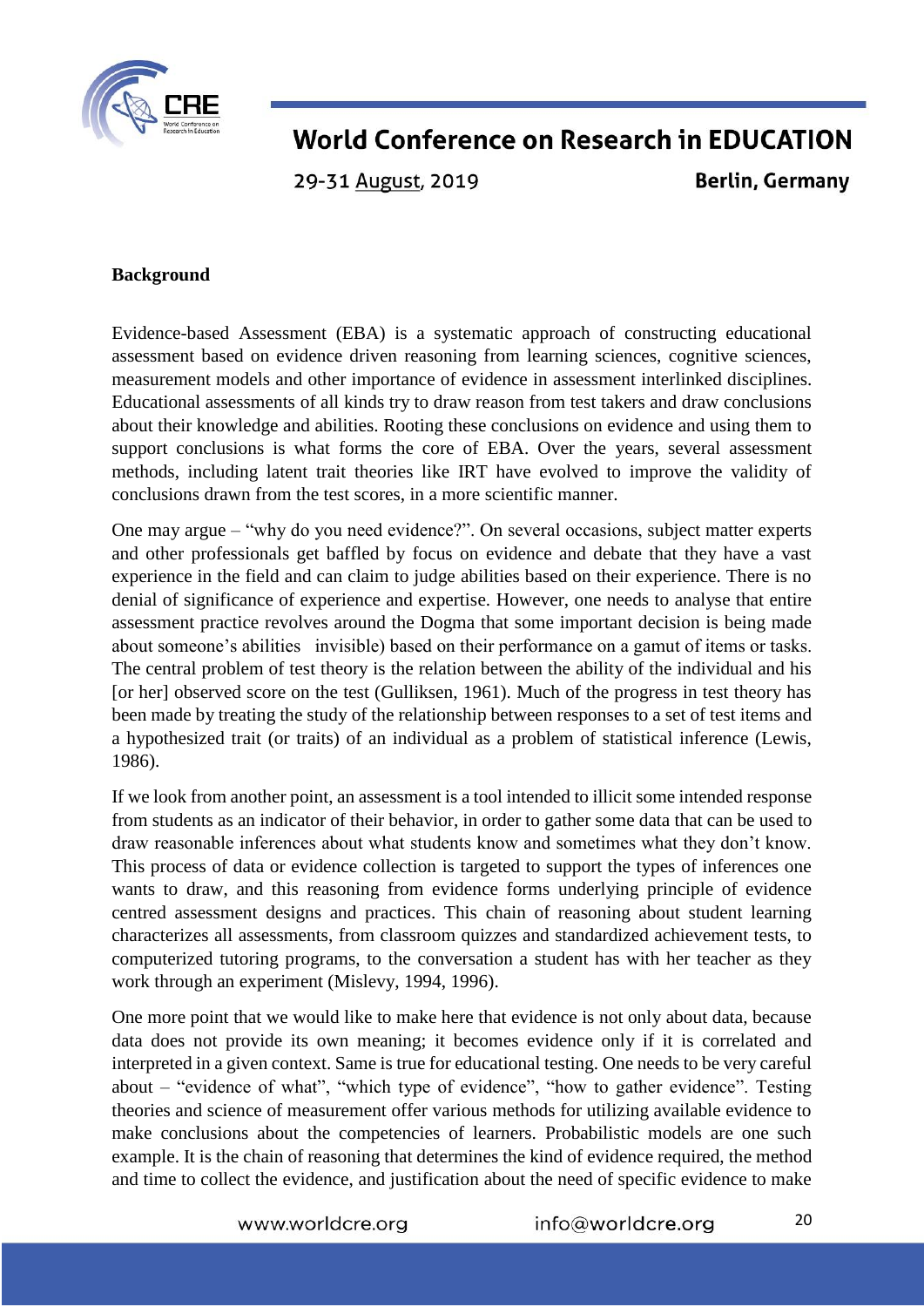

29-31 August, 2019

**Berlin, Germany** 

decision about students' ability. Classical Test Theories as well as Modern Test Theories leverage the underlying principles of reasoning from evidence to support inference.

The process of reasoning from evidence is deeply rooted in the Evidence-based Assessment (EBA) discussed in the paper. It is being explicitly stated here in the beginning that EBA is not a new model of theory of testing, neither it is a set of rules or procedures. Rather, it is an approach driven by reason from the evidence at various stages of testing. It may exhibit some degree of parallelism with Evidence Centred Design (ECD), as well as Principle Design Approach. However, without overestimating or undermining any of these, EBA has been adopted as a simple way of test development, implementation, scoring and interpretation of score, based on evidence from various sources. Evidence and reasons are understood (still in progress) and usable by various specialists involved in the end-to-end process of test development and delivery, including subject experts test developers, test administrators, platform/IT managers, UI developers, statisticians and psychometricians, as well as policy related decision makers.

Next sections of the paper deal with the guiding principles of ECD, approach of EBA, practical examples and experience, but before all that, it is important to understand the landscape of educational testing in India, especially high stakes examinations in the domain of Higher Education, for which this approach has been adopted to some extent.

### **Landscape of Educational Testing in Higher Education in India**

High stakes Examinations in Indian scenario are characterised by the following features

### **I. Voluminous numbers and diverse cohort**

On the basis of purpose, they serve, educational assessments and tests may be clubbed under three main categories:

- Entrance Examinations–Tests of these examinations are usually designed from two different perspectives - one which tests subject knowledge, achievement and learning level for the course the student has completed, another which intends to measure the knowledge and skills required for the target course. Most of the organisations of repute offer admission to the candidates solely on the basis of performance in such examinations (subject to fulfilment of minimum eligibility criteria in qualifying examination for these entrance examinations).
- Eligibility Tests–Eligibility tests differ from entrance examinations in the sense that they are one of the criteria for the defined purpose. From this viewpoint, eligibility tests fall under the category of medium stake examinations. However, due to intended/unintended usage of result, for example award of fellowship to research scholars, screening of candidates for recruitment purpose, certificate of merit associated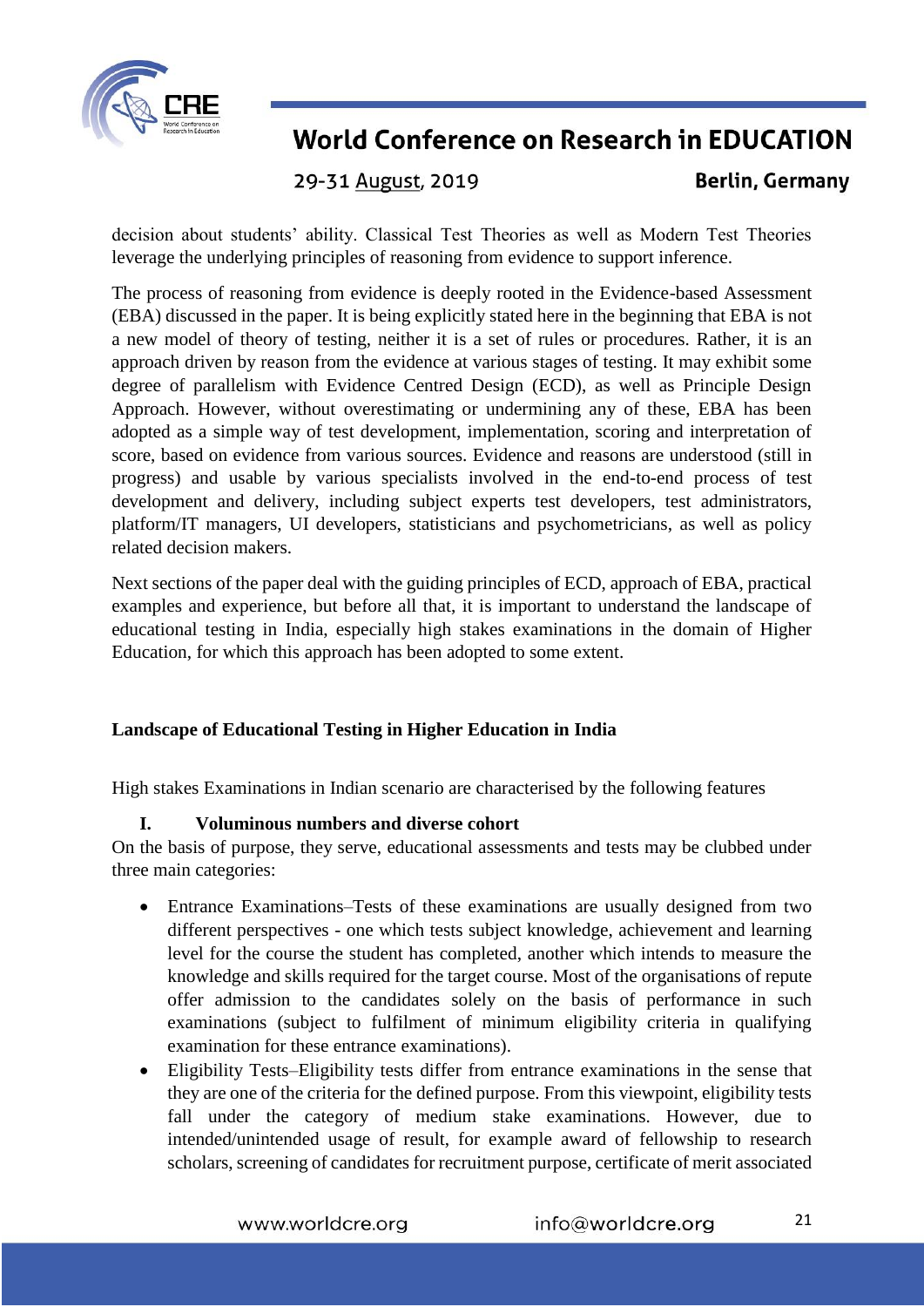

## 29-31 August, 2019

**Berlin, Germany** 

with the tests, stakes associated with eligibility tests are certainly high and without any exaggeration, may be considered as high stakes examination due to their profound impact on student's academic profile, career and profession.

• Recruitment Tests – These tests are conducted by an organisation for finding suitable candidates for a job in their organisation.

Authors' experience and discussion in this paper is based on first two kinds of tests. How high are the stakes associated with high stakes examinations in Indian Scenario may be inferred from Table 1 that presents an iceberg tip view of the landscape of few national level examinations.

### **Table 1: A Glimpse of National Examinations in the Domain of Higher Education in India**

| <sub>of</sub><br><b>Name</b><br>the<br><b>Examination</b>       | <b>Purpose</b>                                                                                                                       | <b>of</b><br><b>Profile</b><br><b>Candidates</b>                 | <b>Number</b><br><b>of</b><br><b>Candidates</b><br>(2018/2019<br>administration) |
|-----------------------------------------------------------------|--------------------------------------------------------------------------------------------------------------------------------------|------------------------------------------------------------------|----------------------------------------------------------------------------------|
| <b>Joint</b><br><b>Entrance</b><br>$JEE-$<br><b>Examination</b> | Entrance to UG courses in<br>engineering<br>colleges<br>(2)                                                                          | Grade<br>12<br>(Appearing<br>or                                  | 929,198                                                                          |
| <b>Main</b> )                                                   | administrations in a year)                                                                                                           | Passed)                                                          | 935,755                                                                          |
| <b>National</b><br><b>Entrance-</b>                             | Entrance to MBBS/BDS in                                                                                                              | 12<br>Grade                                                      | 1,519,375                                                                        |
| cum-Eligibility Test<br>(NEET-UG)                               | <b>Medical</b> Colleges (single<br>administration,<br>in<br>11<br>languages)                                                         | (Appearing<br><b>or</b><br>Passed)                               |                                                                                  |
| <b>AIIMS-MBBS</b>                                               | <b>MBBS/BDS</b><br>Entrance<br>to                                                                                                    | Grade<br>12                                                      | 452,931                                                                          |
| <b>Entrance</b><br><b>Examination</b>                           | All<br>India<br>Courses<br>in<br>of<br>Medical<br>Institutes<br>Sciences<br>(single)<br>administration)                              | (Appearing<br><b>or</b><br>Passed)                               |                                                                                  |
| <b>Common Admission</b><br>Test (CAT)                           | Entrance to MBA in IIMs<br>and other premier MBA<br>colleges                                                                         | Graduates                                                        | 231,000                                                                          |
| Aptitude<br>Graduate<br><b>Test in Engineering</b><br>(GATE)    | Master's<br>Entrance<br>to<br>and<br>Doctoral<br>programs<br>programs<br>in<br>in<br>Engineering/Technology/Ar<br>chitecture/Science | Engineering<br>Graduates<br>and<br>Science<br>Post-<br>graduates | 781,854                                                                          |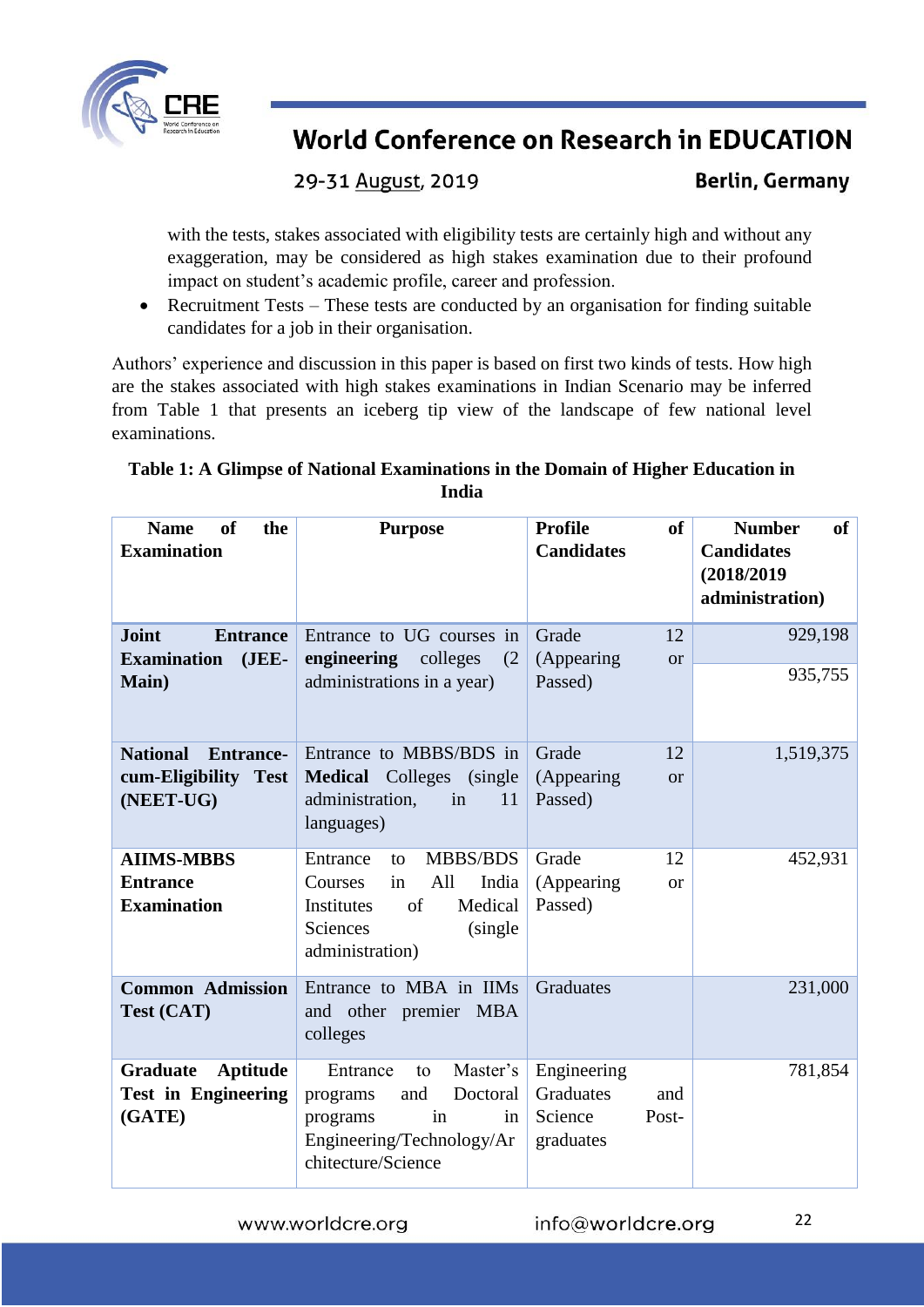

29-31 August, 2019

**Berlin, Germany** 

| <b>National</b><br><b>Entrance-</b><br>cum-Eligibility Test<br>(NEET-PG)                                | to MD/MS/PG<br>Entrance<br>Diploma in disciplines of<br><b>Medical Sciences</b>  | Medical/Dental/Rel<br>ated Graduates | 714,562       |
|---------------------------------------------------------------------------------------------------------|----------------------------------------------------------------------------------|--------------------------------------|---------------|
| <b>University</b><br>Grant<br><b>Commission-</b><br><b>National</b><br><b>Eligibility</b>               | <b>Eligibility for Asst Professor</b><br>Research<br>and<br>Junior<br>Fellowship | Postgraduates                        | 942,419       |
| <b>Test</b><br>(UGC-NET,<br><b>Humanities</b> )                                                         | (2 administrations in a year)                                                    |                                      | 935,755       |
| University<br>Grant<br><b>Commission-</b><br><b>National</b><br>Eligibility<br><b>Test</b><br>(UGC-NET, | Eligibility for Asst Prof and<br>Junior Research Fellowship                      | Postgraduates                        | 250,000       |
| <b>GMAT+GRE</b>                                                                                         | For overseas higher studies                                                      | <b>Graduates</b>                     | ~100,000      |
| <b>IELTS</b>                                                                                            | For overseas higher studies                                                      | Graduates                            | ~100,000      |
| <b>PTE</b> Academic                                                                                     | For overseas higher studies                                                      | Graduates                            | ~100,000      |
| <b>TOEFL</b>                                                                                            | For overseas higher studies                                                      | Graduates                            | $\sim 70,000$ |

Qualifying rate for most of the above examinations is in the range if 1-6%, and these are just a few. 4-5 million students appear for various entrance examinations per year. It also shows journey of an Indian student who aspires to pursue a course of his/her choice.

### **II. Transition from Paper-Pen to Computer Based Tests**

Shifting to Computer Based Tests (CBT) is rather a recent move in India for a hassle free, speedier and efficient testing in high stakes examination. Till now a few examinations were being conducted in hybrid mode, when candidates had an option to choose between paper pen and computer-based test, and CBT constituted less than 20% of the total candidates. Being a new practice, on one hand it is seen as an avenue toward greater accessibility for students, while on other hand it is seen as a threat due to digital divide, especially on equity issues.

In order to ensure that no student is at an advantage or at a disadvantage due to the current examination interface, government has set up more than 4000 free-of-cost test practice centres (TPCs) for interested candidates to practice tests in simulated condition.

| www.worldcre.org | info@worldcre.org |
|------------------|-------------------|
|------------------|-------------------|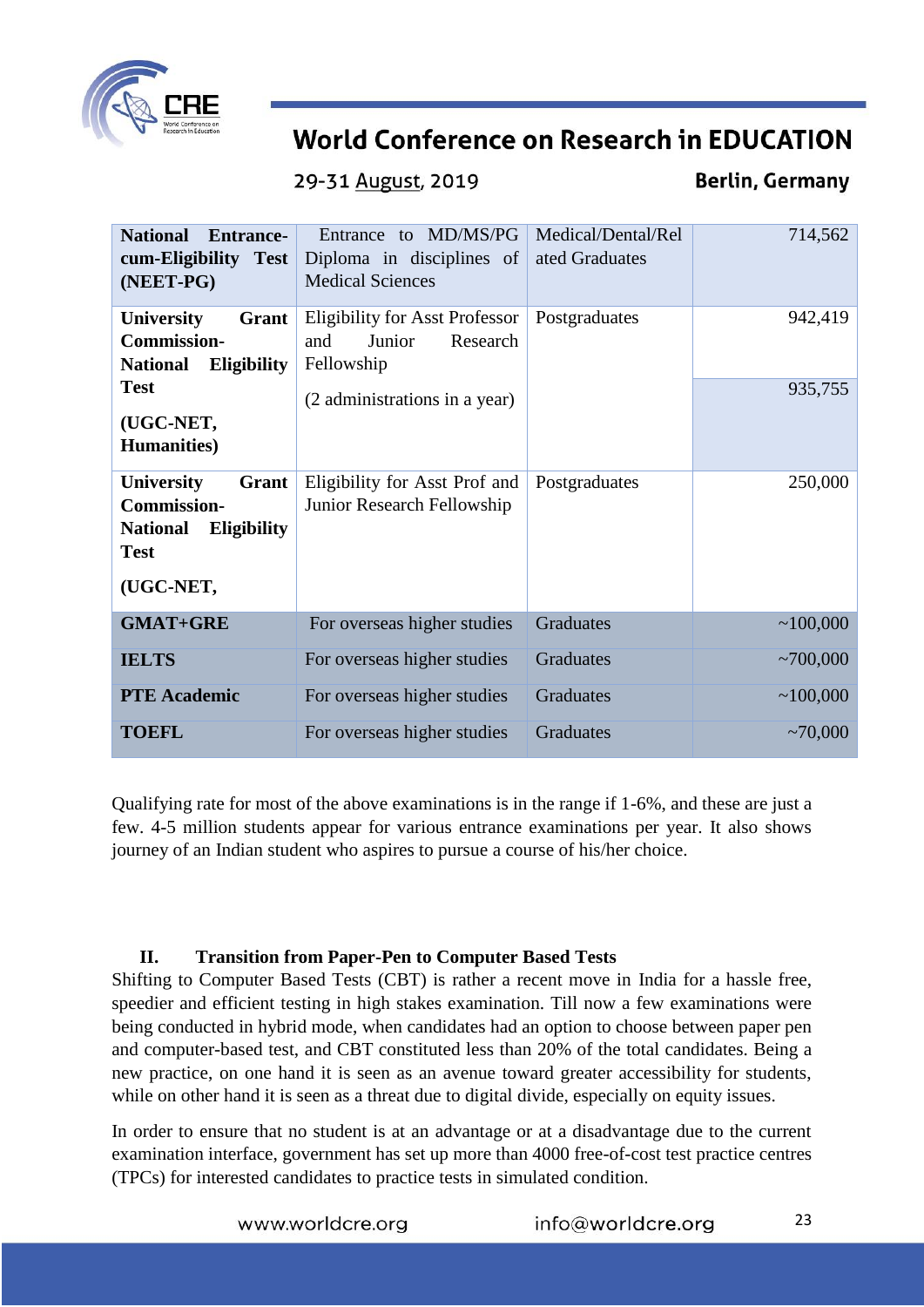

29-31 August, 2019

**Berlin, Germany** 

### **III. Inherent Dilemmas**

Limited opportunities and huge scale, coupled with societal aspirations where every student wishes to qualify in these examinations, testing systems witness some dilemmas:

**Difficulty vs test targeting-** Most of the tests are extremely difficult. It raises a very pertinent question – how well targeted are the tests. An extremely difficult test may not well target the intended population.

**Construct- past knowledge and skills vs required knowledge skills –** Few of the tests focus on what candidates have studied in the past like JEE(Main), NEET (UG) are based on the content taught at Grade 11 and 12, whereas CAT-GATE focus on aptitude that is expected to be found in the students pursuing relevant courses. What is more appropriate or desirable in current scenario- is another major consideration.

### **IV. Bring Testing to the Centre Stage in Education Policies**

At various occasions, need was felt to device a national machinery in order to

- avoid multiple examinations
- provide the student with opportunities to improve their performance through multiple window testing
- provide students transparent, fair, technically valid and reliable tests

And, it was recommended to set up a specialized National Testing Service as a quality control mechanism, which would organize national level tests, set norms for high stakes examinations for comparability of performance and would also conduct independent tests (MHRD, 1986, 1990; NKC, 2009). And that is how NTA has been set up in 2018 with a mandate to improve equity and quality in education by administering research based valid, reliable, efficient, transparent, fair and international level assessments.

In order to achieve its mandates and objectives, NTA believes in learner centric, and evidence driven decisions for various examination practices.

#### **Evidence Centred Design- The Guiding Principle**

Evidence Centred Design (ECD) treats assessment as a process of reasoning from the necessarily limited evidence of what students do in a testing situation to claims about what they know and can do in the real world. Mislevy, Steinberg, and Almond (1999) described ECD as a "principled framework for designing, producing, and delivering educational assessments". Later in year 2003, a comprehensive view of the rationales underlying ECD was provided by Mislevy, Almond, and Lukas (2003), According to them, ECD is based on three premises: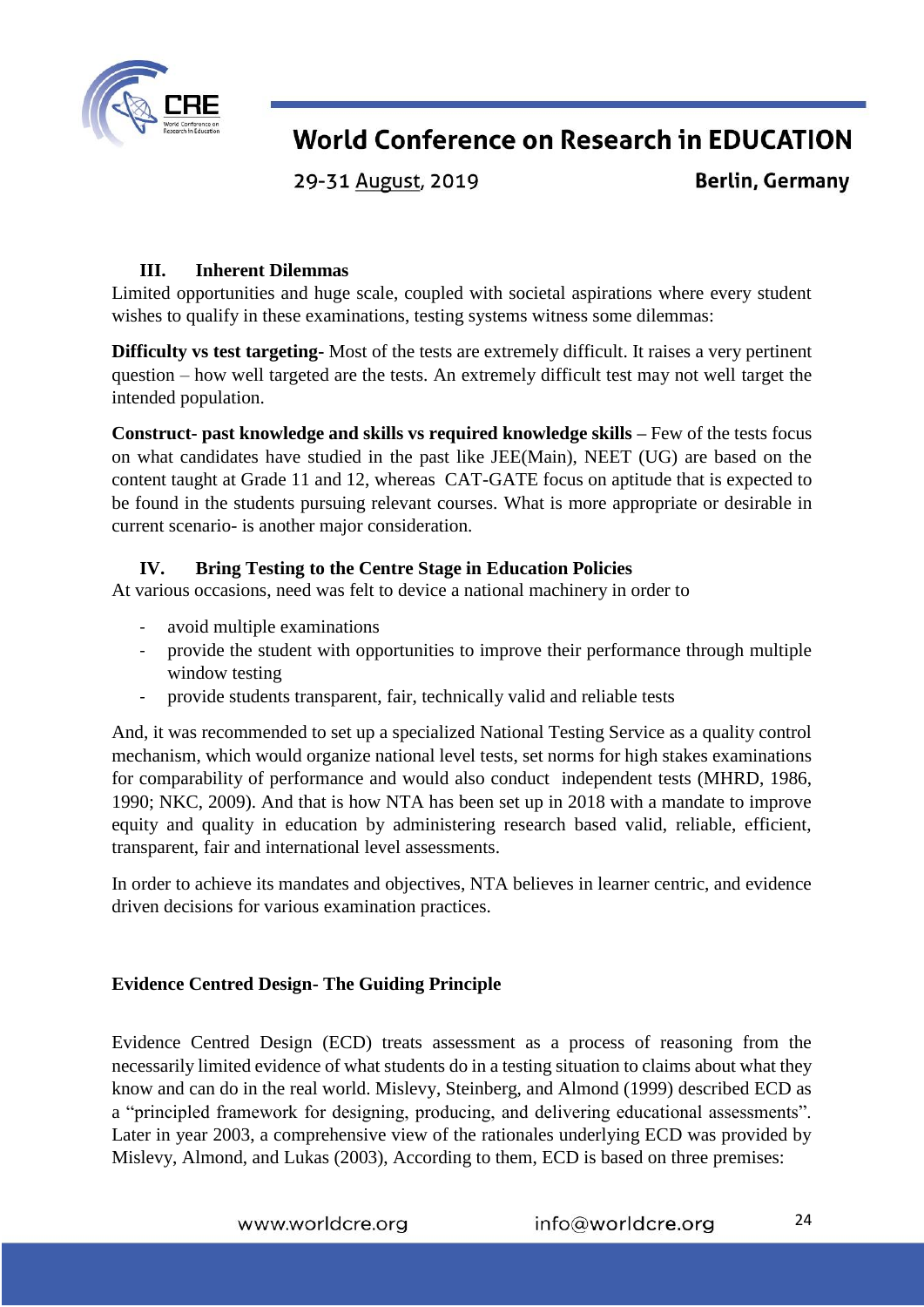

29-31 August, 2019

**Berlin, Germany** 

- 1. an assessment must build around the important knowledge in the domain of interest and an understanding of how that knowledge is acquired and put to use;
- 2. the chain of reasoning from what participants say and do in assessments to inferences about what they know, can do, or should do next, must be based on the principles of evidentiary reasoning;
- 3. purpose must be the driving force behind design decisions, which reflect constraints, resources, and conditions of use.

(Mislevy, Almond, and Lukas, 2003)

Review of literature around ECD indicates that it is not a set of rigid procedures. It is a set of practices that helps test developers to draw valid inferences about the test takers based on their scores on a specific test. It also helps them designing assessments which could enable them to draw valid conclusions. In other words, it ensures that the way evidence is gathered and interpreted is consistent with the purpose of the assessment. This section is primarily based on the ECD research by Mislevy (1993, 1994), Ziecky (2014) based on

In ECD the entire process of designing, developing, and using tests into five groups of activities called "layers" (Zieky, 2014):

- 1) Domain Analysis,
- 2) Domain Modeling,
- 3) Conceptual Assessment Framework,
- 4) Assessment Implementation, and
- 5) Assessment Delivery.

**Domain Analysis -** Every test measures a sample of KSAs from a specific domain. It requires identification of the relevant domain and an investigation of its characteristics and components and then analyses following:

- What KSAs are most important?
- How are they represented?
- How are the KSAs related to one another?
- How are the KSAs generally acquired and how are they used in the real world?
- What kind of work dependent on the KSAs is valued?
- How is good work distinguished from mediocre or poor work in that domain?

**Domain Modeling-** The domain modeling layer moves from an investigation of the relevant real-world domain to a use of selected aspects of the domain for the purpose of building an assessment argument.

**Conceptual assessment framework** – Conceptual Assessment Framework consists of various tools used by test developers and is much relevant for test design and construction. It includes

- student model representing gamut of relevant KSAs
- evidence model illustrating observable behaviours related to above KSAs

www.worldcre.org

info@worldcre.org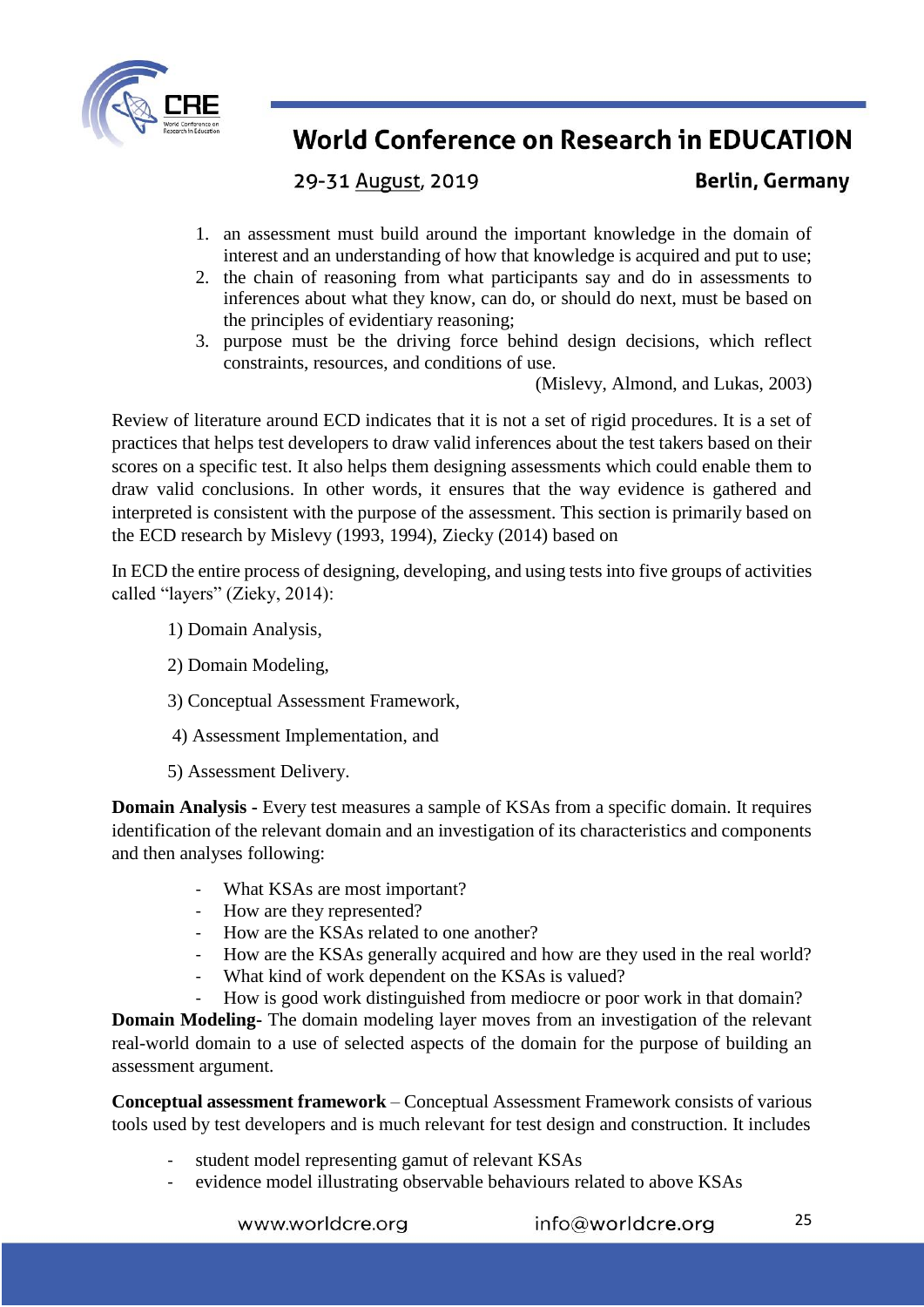

29-31 August, 2019

**Berlin, Germany** 

- task model representing description of test items/tasks, and
- assembly model illustrating norms and specifications of the test

**Assessment Implementation –** This layer is similar to the traditional practice of item writing and test assembly and uses task shells generated from task model for test development.

**Assessment Delivery –** The last layer the assessment delivery layer comprises test administration and scoring, which may be accomplished in four stages- selection of the task to be presented to the test taker, presentation of task to elicit and record test taker's response, processing of item responses, and summary scoring based on appropriate quantitative techniques.

### **The Practical Approach of EBA**

Let us have a holistic view of traditional test development practice that has been serving the intended purpose since many years. Undoubtedly, good test developers have always tried to define the purpose of a test in a concrete and comprehensive manner first, followed by defining the construct comprising of relevant KSAs to be measured in order to meet the purpose of a test, and then to choose the best possible ways to measure those KSAs within a given context.

EBA has all the practices of above steps:

- A. defining the measure or construct, generating test specifications (or blueprint) in terms of table of specifications at content level, difficulty level, cognitive level, item format level,
- B. deciphering test specifications at item level table of specification, measuring for each head under A
- C. creating items by a pool of experts against specifications mentioned in B, at the appropriate levels of difficulty, cognitive process, etc
- D. providing keys and rationale for distractors (as we are currently using only MCQs)
- E. assembling test forms to meet specifications (for fixed test forms), moderating if needed to establish equivalence and comparability
- F. contemplating response templates as per the logic for CBT, so that meaningful score could be generated

Looking at the steps, one can easily interpret that EBA is neither a substitute of any existing method nor a novel method. It is an approach that guides decisions taken at various steps of testing cycle by various personnel involved in the process. It is the common USP that influences the test design explicitly and links the decisions made during test design and development, administration, scoring, and reporting into a chain of evidence-based reasoning that supports the validity of the conclusions made about test takers on the basis of their scores. It is a supplementation to enhance efficiency, and effectiveness of traditional test development, which has been discussed in further parts of this section.

www.worldcre.org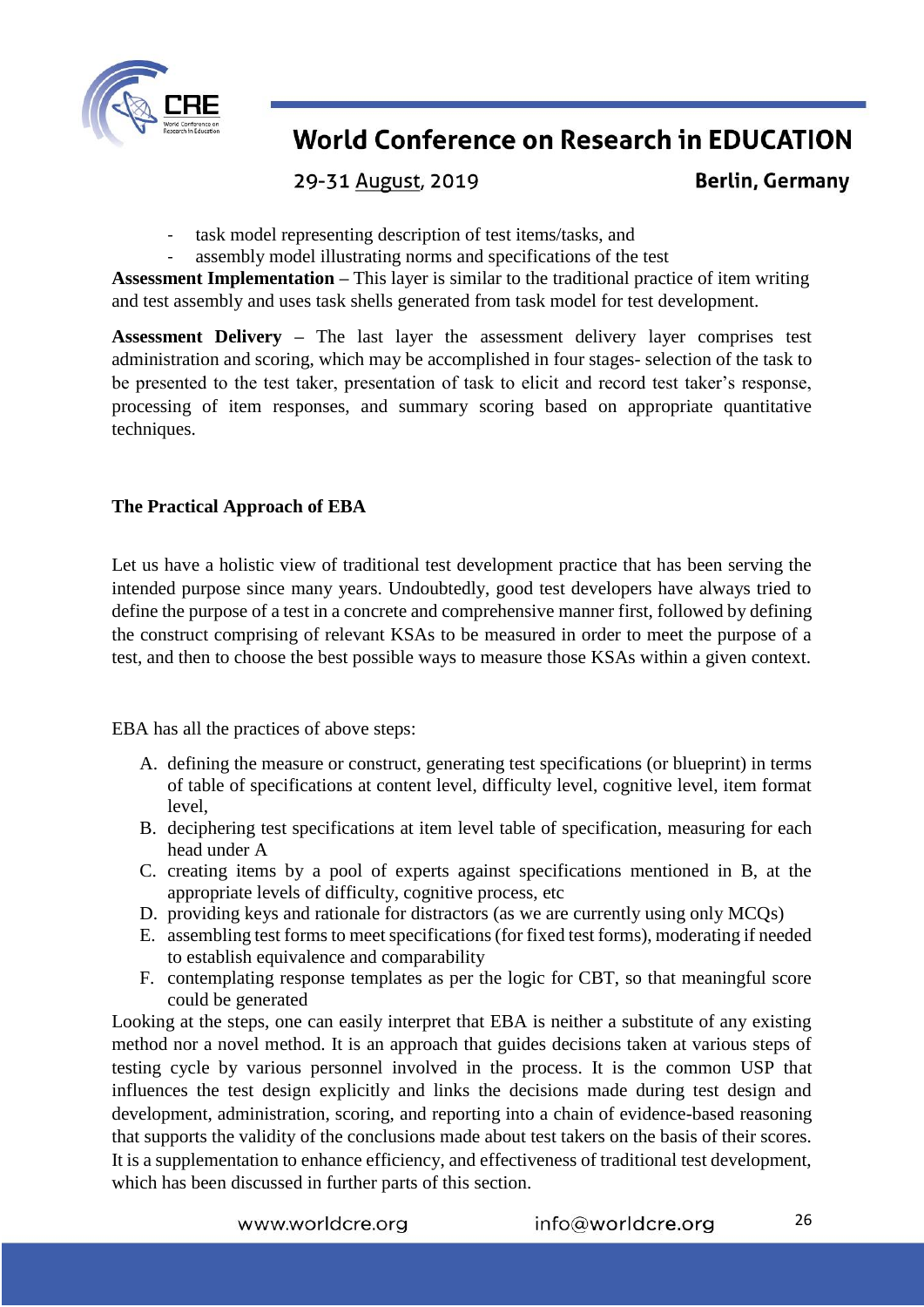

29-31 August, 2019

**Berlin, Germany** 

Authors wish to communicate here that the studies or subprojects discussed here are exploratory in nature and whatever indicatives results are there are yet to be established over the years. These studies have been undertaken to validate /refute certain assumptions, based on rigorous evidence, with the single purpose to improve the test quality and functioning.

### **Reason with Evidence: From test design to decision (What do we measure)**

Learner centricity drives the construct related decision. As stated earlier, decision about students' level of ability in that construct based on performance on the test items is made by a group of experts. The test developers themselves are not expected to become expert in every domain in which they work. They are, however, expected to know how to elicit the necessary information to complete the domain analysis.

### **Assumption I: Experts have a fair understanding of image of candidature**

### **Assumption II: Experts have a fair understanding of how equivalent test forms look like**

As test developers and administrators produce certain claims based on test score i.e performance of test takers on a test, the first assumption is experts engaged in test development have an idea of image of candidature in terms of - what the intended target audience knows and can do in terms of KSAs; what degree of KSAs would be reflected by high performers and low performers on the test.

Evidence from various sources using both qualitative and quantitative techniques including CTT and IRT measurement models, based on tests and test takers responses from previous administrations (as baseline):

- A. **Evidence from Content analysis** In educational set ups, content analysis is considered as an appropriate method, sitting at the juncture of the qualitative and quantitative traditions. Based on content analysis of three major tests mentioned in Table 1, we found that tests do not adhere to defined table of specifications in terms of:
	- a. Difficulty level
	- b. Cognitive process

As purpose of the discussion is to highlight the approach and not the details of findings, the degree of deviation is not being discussed here.

B. **Evidence from Expert's perception –** In a definite design, experts were sent identified number of test forms so that **each** form receives equal number of ratings. Experts were asked to judge-

(a) Are the test forms comparable (1- not at all; 5- absolutely comparable)? It can be seen that more than 60% experts rated 4 or 5 on comparability parameter, however approximately 40% rated that forms have either average or poor comparability Although, there are standard equating procedures in place, to establish equivalence of scores, but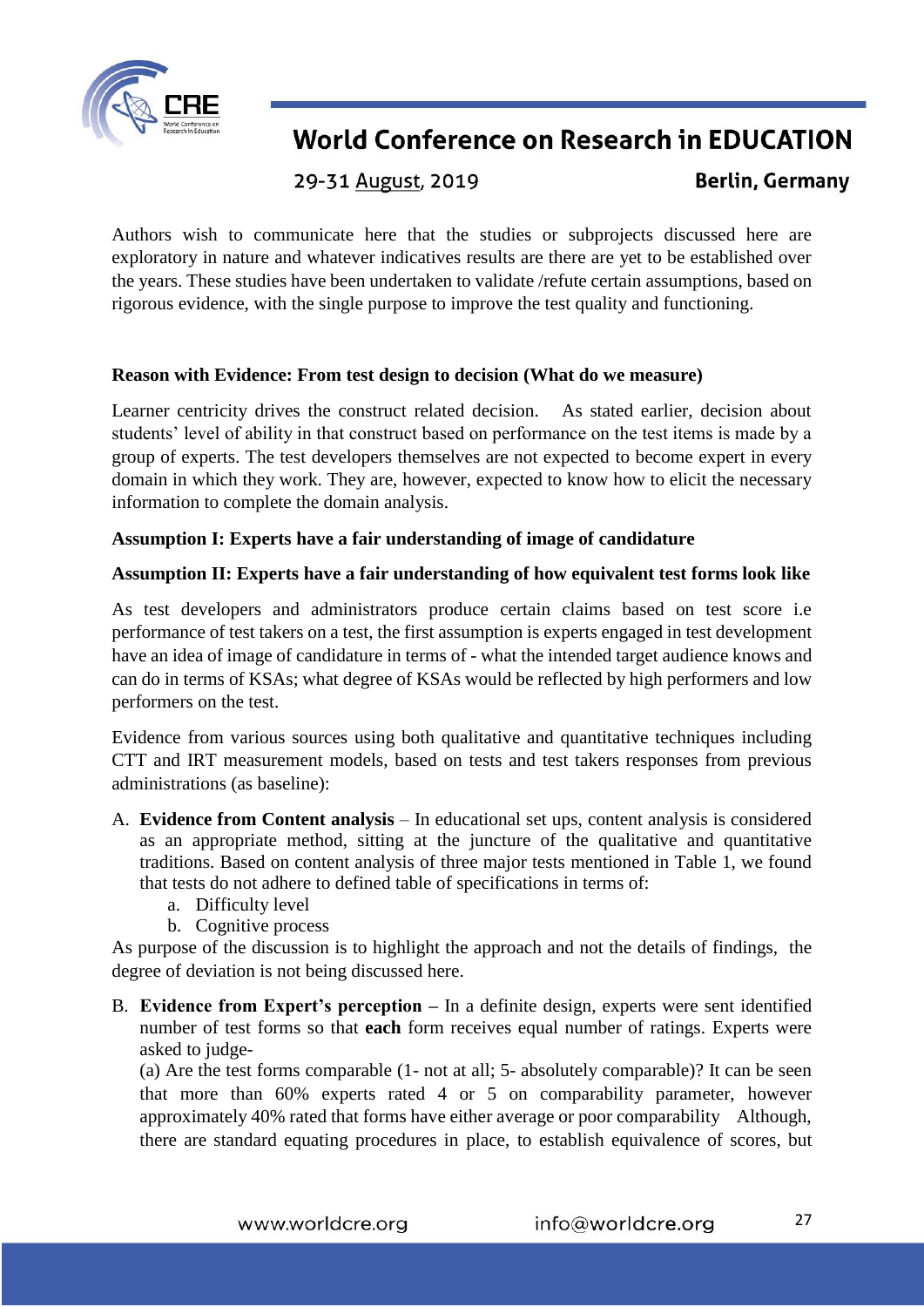

29-31 August, 2019

**Berlin, Germany** 

considering high stake nature of examinations, comparability of test forms is an essential task.



**Figure 1: Experts Rating of various test Forms of Test 1**

(b) which is the most difficult and which is the easiest test form (although they produce equivalence certificate)

Surprisingly same test form was judged as the most difficult as well as most easy.

### **C. Evidence from Measurement Models**

We tried to corroborate perception with item analysis findings. Students responses were analysed using "Psych" in R, whereas RUMM 2030 was used for Rasch analysis. Only relevant parts have been discussed here.



www.worldcre.org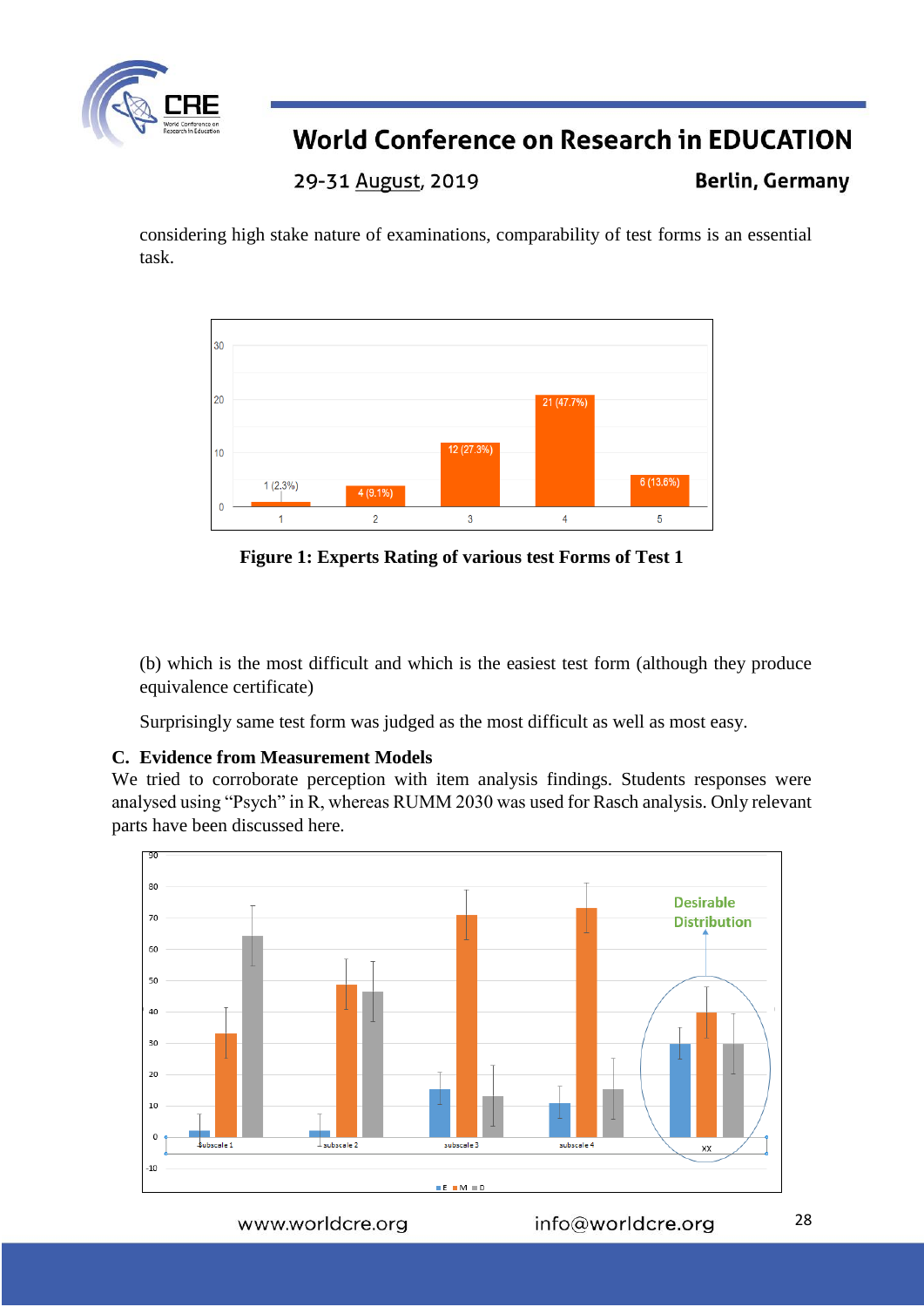

29-31 August, 2019

**Berlin, Germany** 

### **Figure 2: Distribution of item difficluty in Test Form A of Test 1**

Figure 2 shows proportion of easy, medium and difficult test items of various subscales, based on item mean expressed in terms of average proportion of correct response by the test takers, as per CTT.



**Figure 3: Test Targeting of Test Form A of Test 1**

It can be inferred from Figure 3 that a major section of **candidates** is not targeted by the test, which has implications for policy makers, much beyond the technical aspects of educational testing.

To validate/refute authors' perception depicted in Figure 1, we tried to see perception in conjunction with dispersion measures.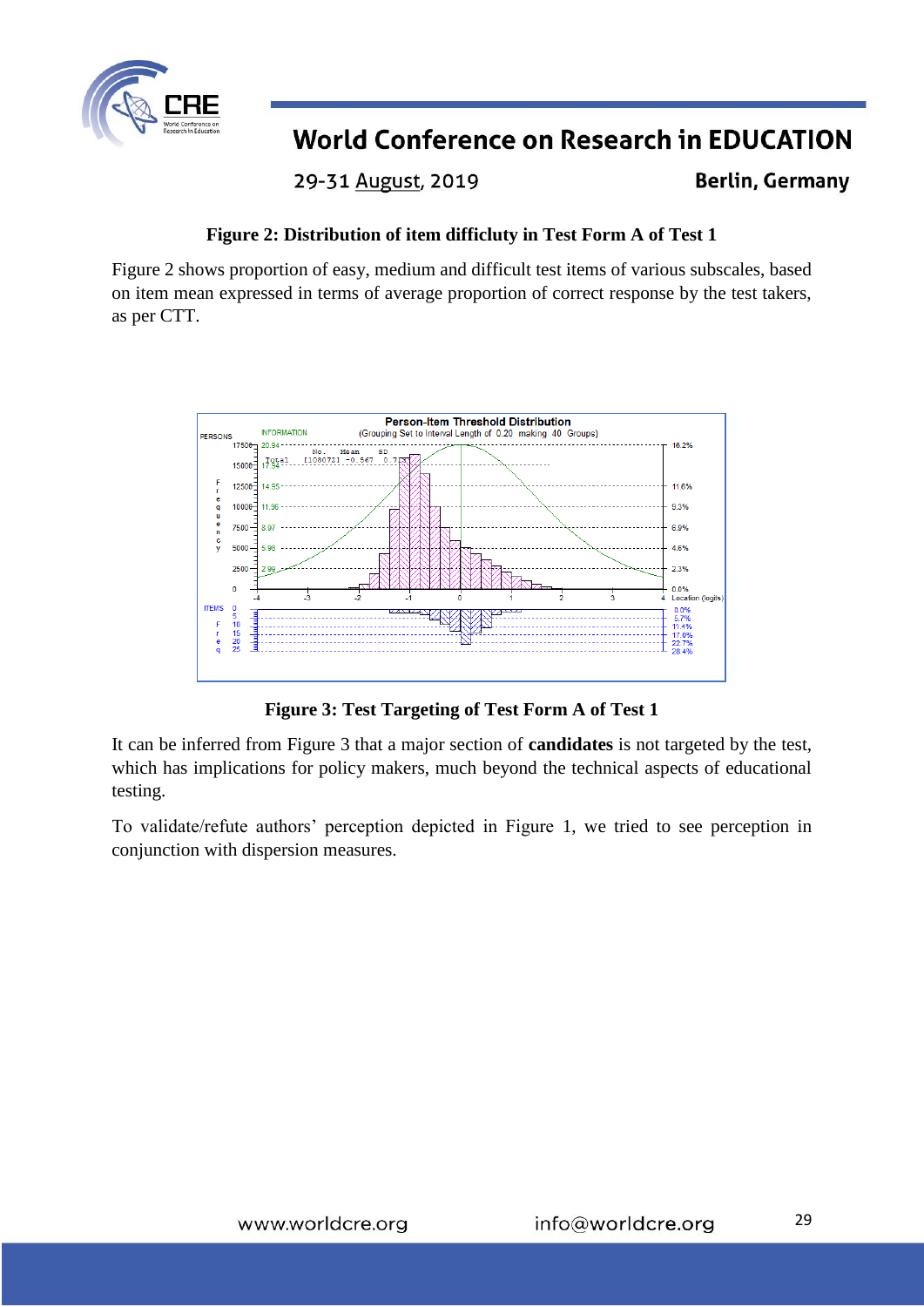

29-31 August, 2019

**Berlin, Germany** 

| Test for | Quantiles |     |     |      |  |
|----------|-----------|-----|-----|------|--|
| ms       |           |     |     |      |  |
|          | 25%       | 50% | 75% | 100% |  |
| Form 1   | 12        | 17  | 23  | 85   |  |
| Form 2   | 11        | 16  | 23  | 86   |  |
| Form 3   | 12        | 17  | 23  | 84   |  |
| Form 4   | 11        | 16  | 22  | 84   |  |
| Form 5   | 12        | 17  | 23  | 84   |  |
| Form 6   | 13        | 18  | 24  | 86   |  |
| Form 7   | 12        | 17  | 23  | 87   |  |
| Form 8   | 11        | 16  | 22  | 86   |  |

### **Table 2: Distribution of candidates correct response on various test forms**

#### D. **Analysing evidence**

All of the above evidence was discussed with concerned group of subject experts to give a meaning to these qualitative and quantitative evidence, both at this holistic level and at the level of individual test items. Possible reasons were discussed, and strategies were redesigned. Thus, EBA can be visualized as a tool for building chain of reasons based on evidence, at every step of assessment. We have some indications of improvement in the preliminary analysis of next cycle, but we know that it is a long process.

#### **Summary and conclusion**

The study discussed here has been discussed as an example of a new beginning. In practice it is not so simple to deviate from routine practices. Especially, engaging experts and traditional test developers with years of experience of working in an accustomed manner is the most challenging task. Overcoming skepticism, unwillingness to work in a recommended manner, and doubts over modifying the practices that had served the developers well in the past is critical. Sometimes it appears as a conflict between subject expertise and assessment practices. However, after 1 cycle, majority of them show openness and a develop positive attitude towards practices. It is not a new practice different from good traditional test development practice. However, EBA process are specified in far greater detail, which enable test developers accomplish work more efficiently. However, flexibility and art of test development are as important in the practical application of EBA as they are in traditional test development.

www.worldcre.org

info@worldcre.org